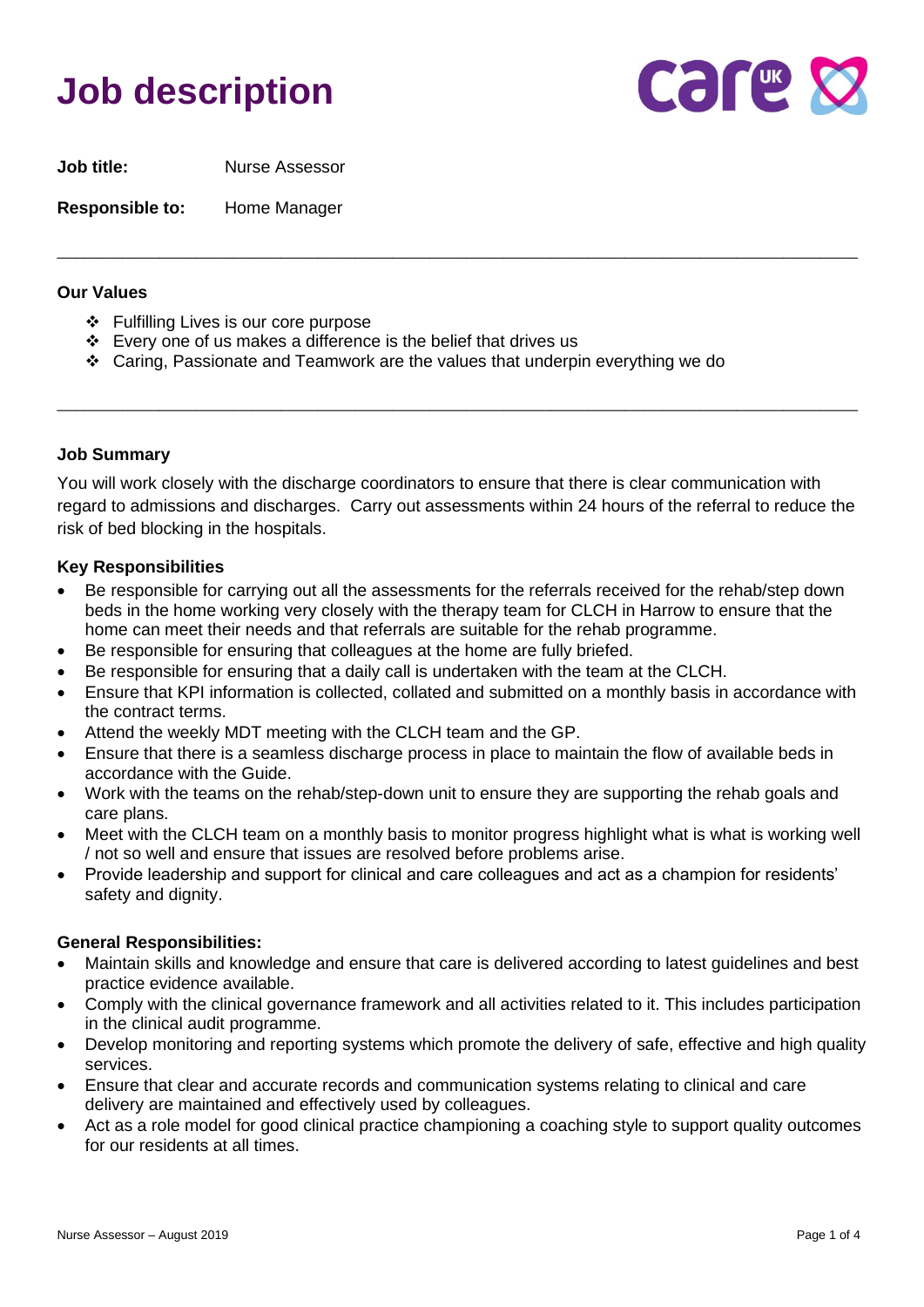## **Ensure that clear and accurate records and communication systems relating to clinical and care delivery are maintained and effectively used by colleagues**

- Ensure colleagues are aware of company policies and procedures and that these are incorporated into practice.
- Audit, monitor and regularly undertake spot checks of TMAR's and all other clinical charts to ensure correct completion and the early identification of any risks or errors.
- Facilitate and encourage a culture where mistakes are used as learning opportunities where possible supporting colleagues to identify and rectify any errors through coaching methods to improve practice and promote individual accountability.
- Ensure effective and clearly documented handover systems are in place and that they facilitate the effective transfer of information between colleagues.
- Support the completion of any CQC notifications by the Home/Deputy Manager, in accordance with regulatory requirements and ensure that all accidents and incidents, including serious incidents are reported, recorded and investigated in line with company policy. This includes root cause analysis reports for clinical incidents.
- Ensure that all colleagues are aware of the safeguarding vulnerable adults' procedures and that these are implemented within the home.
- Organise Team Meetings and ensure that minutes are taken and disseminated.
- Provide information to residents and relatives in relation to care delivery, being mindful of data protection and Caldicott requirements.

# **Act as a role model for good clinical and care governance practice**

- Act at all times within own competence and knowledge in line with NMC registration requirements.
- Report any concerns regarding poor performance or unsafe practice via line management.
- Intervene immediately in situations where there is significant risk to residents.
- Assist the Home/Deputy Manager to meet all relevant regulatory, contract and good practice standards.
- Maintain resident's confidentiality; at all times being mindful of Caldicott requirements and following the Nursing and Midwifery Council code of conduct.
- Participate in continuous professional development to ensure requirements of the Nursing and Midwifery Council (NMC) for revalidation are met.

## **Infection Control**

• Comply with the Care UK's Infection Prevention and Control Policies, in order to prevent and/or control the spread of infection throughout the Home and wider healthcare community.

## **Safeguarding of Vulnerable Adults / Mental Capacity Act**

• To complete training on Safeguarding of Vulnerable Adults and the Mental Capacity Act and be able to understand and implement SVA and MHA policies and procedures taking responsibility for reporting any safeguarding concerns to the senior person on duty or on-call Regional Director.

## **Health and Safety**

As an employee of Care UK, the post holder has a duty under the Health and Safety at Work Act 1974, to:

- Take reasonable care of the health and safety of themselves and all other persons who may be affected by their acts or omissions at work.
- Co-operate with their employer to ensure compliance with Health and Safety legislation and the Health and Safety policies and procedures of the organisation, not intentionally or recklessly interfere with, or misuse, anything provided in the interests of health, safety, or welfare, in pursuance of any of the relevant statutory provisions.
- To ensure that adequate measures are taken to protect the health and safety of all staff including the maintenance and upkeep of a safe environment.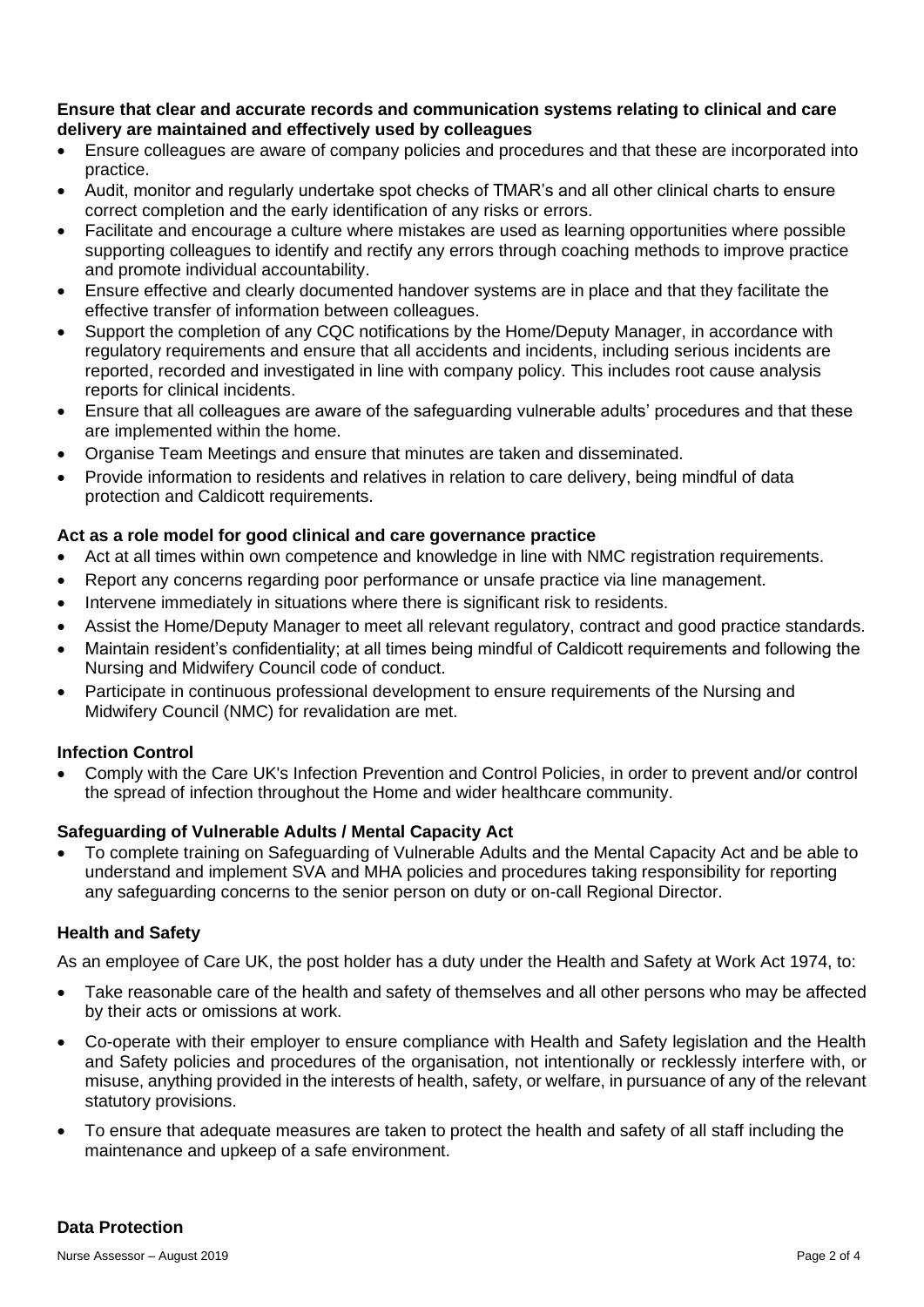The post holder must at all times respect the confidentiality of information in line with the requirements of the Data Protection Act 2018 and the company's ISO27001 accreditation. This includes, if required to do so, obtain, process and/or use information held on a computer in a fair and lawful way, to hold data only for the specified registered purposes and to use or disclose data only to authorised persons or organisations as instructed.

- ❖ This list of duties and responsibilities is by not exhaustive and the post holder may be required to undertake other relevant and appropriate duties as reasonably required.
- ❖ This job description is subject to regular review and appropriate modification.